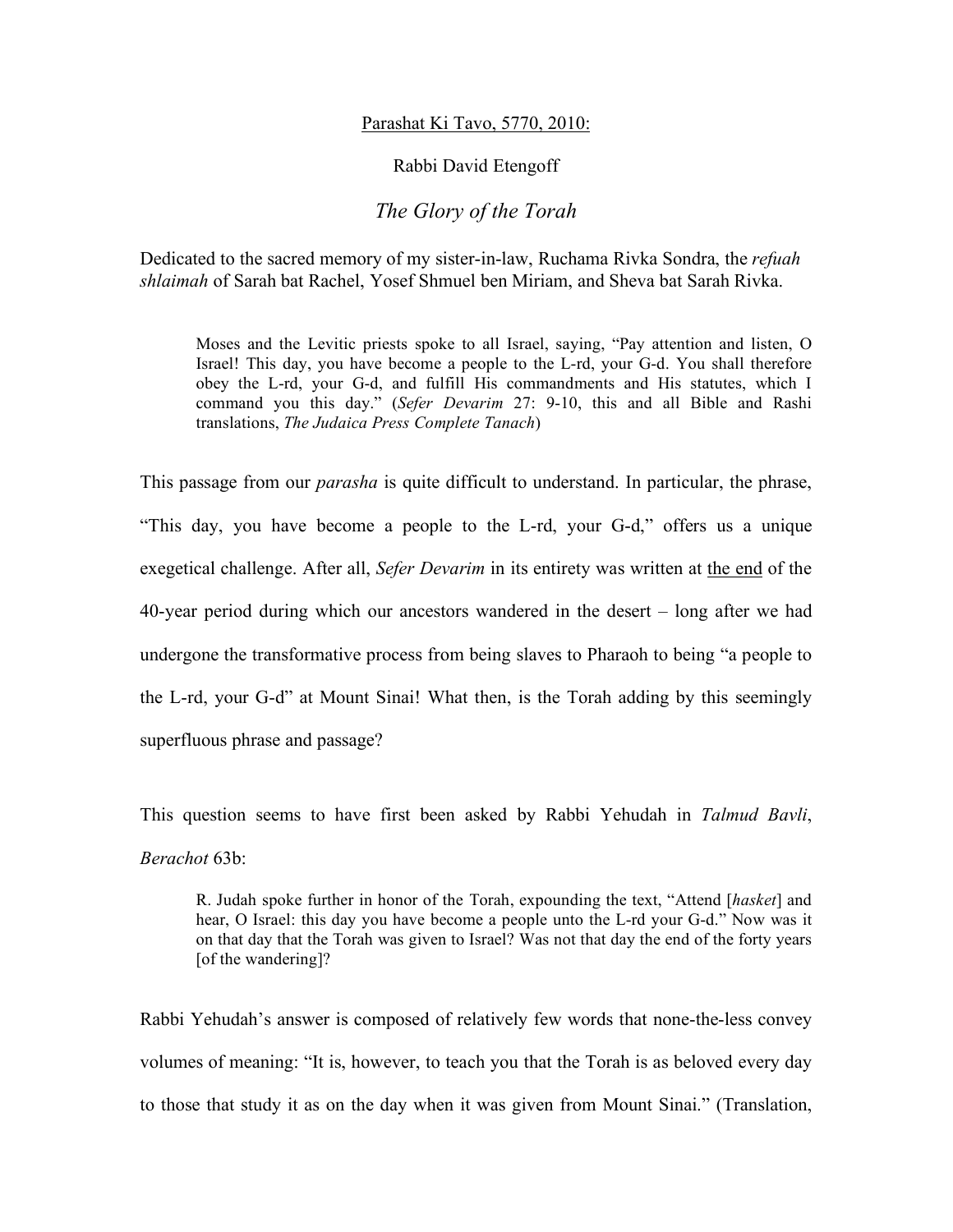*The Soncino Talmud* with my emendations to enhance readability) To a certain extent, Rashi (1040-1105) bases himself upon Rabbi Yehudah's answer in his comment on our verse: "**This day, you have become a people [to the L-rd, your G-d]:** Every single day, it should seem to you as though you are today entering into a covenant with Him."

While, as noted, Rabbi Yehudah serves in this instance as Rashi's intellectual forebear, in truth their statements differ from one another in a significant manner. Rabbi Yehudah focuses upon *ahavat Torah* (the love we should have for the Torah) whereas Rashi focuses upon *hitchadshut haTorah* (the newness of the Torah), wherein we are urged to view the Torah as if it was given anew to us each and every day. I believe that it is precisely this substantive difference that led Rabbeinu Eliyahu Mizrachi (1450-1526), in his glosses on Rashi's commentary, to declare: "*Lo yada'ati me'ayin hotzi zeh*" ("I have no idea as to Rashi's source for his comment"). Rabbeinu Mizrachi further notes that in the instance of a different and somewhat similar verse, *Sefer Devarim* 26:16, Rashi's comment would appear to be quite apropos, though it is not the case with our *pasuk*  (verse):

It is proper, fitting, and logically persuasive in the instance of the verse: "This day, the Lrd, your G-d, is commanding you to fulfill these statutes and ordinances, and you will observe and fulfill them with all your heart and with all your soul," [*Sefer Devarim*  26:16] for our Sages to interpret this as meaning that the words and commandments of the Torah should be new to you each day, as if you were actually commanded to observe them today. If this were not the case, why would the Torah have written, "*Hayom hazeh*" ("This day"), after all, they were already commanded to observe the *mitzvot* many years prior to this time. In our verse, however, what would logically force someone to interpret it as metaphorically referring to today, rather than being reminiscent of the past?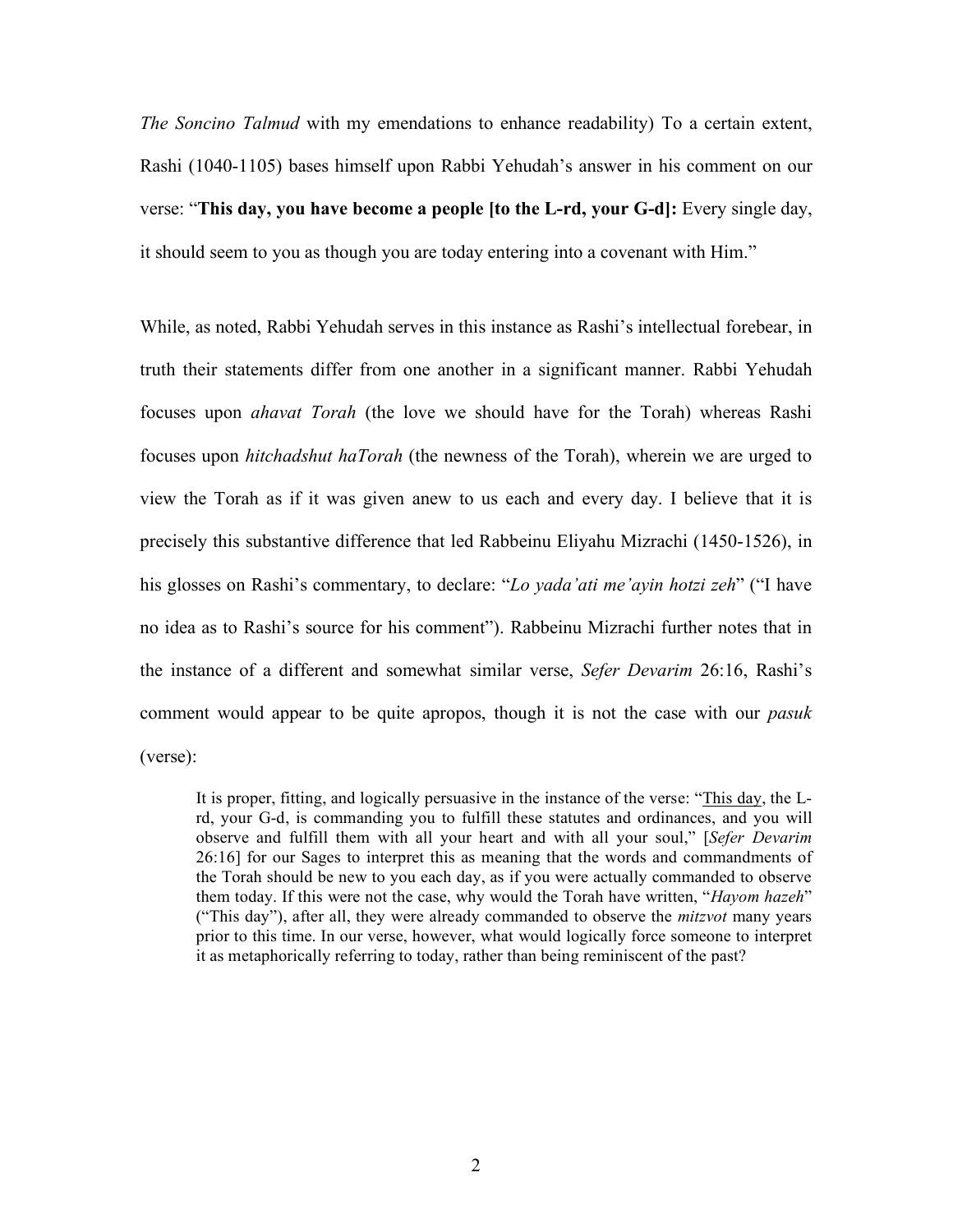Rabbeinu Mizrachi now addresses his two concerns concerning Rashi's interpretation of

our verse:

- 1. "*Lo yada'ati me'ayin hotzi zeh*"
- 2. "In our verse, however, what would logically lead someone to interpret it as

metaphorically referring to today, rather than being reminiscent of the past":

Perhaps "hazeh" ("this" in the verse, "This day, you have become a people to the L-rd, your G-d") is to be taken in an absolutely literal fashion. This is the case since on that very day the Jewish people received the blessings and curses that were stated on Mount Grizim and Mount Eival. Alternatively, it is possible to say that since the Torah states, "You have become (*niyatah*) a people to the L-rd your G-d," instead of writing "*Tihiyeh*" ("You will be") it is logical to interpret the entire verse as referring to the covenant enacted earlier at Mount Sinai. Moreover, since the verse also states "*Hayom hazeh*," we can learn from this that the Torah suggested to the Jewish people that each and every day should be in their eyes as if they entered into the covenant with Hashem for the first time. (Translation my own)

Allow me to clarify Rabbeinu Mizrachi's two reasons as to why Rashi explained our verse in reference to the proper spiritual attitude we should cultivate when thinking about the grand covenant between man and G-d that is called the Torah:

- 1. "*Hazeh*" in the phrase, "This day, you have become a people to the L-rd, your Gd") is to be taken in an absolutely literal fashion. In that sense, it directly parallels Rashi's interpretation of the same word in *Sefer Devarim* 26:16.
- 2. Based upon an exact reading of our *pasuk*, we find that the past-tense word "*Niyatah*" ("You have become") rather than the future-tense "*Tihiyeh*" ("You will be") is employed in reference to our becoming Hashem's people. "Therefore, it is logical to interpret the entire verse as referring to the covenant enacted earlier at Mount Sinai<sup>"</sup>

In my estimation, Rabbeinu Mizrachi's explanation of Rashi's comment helps us